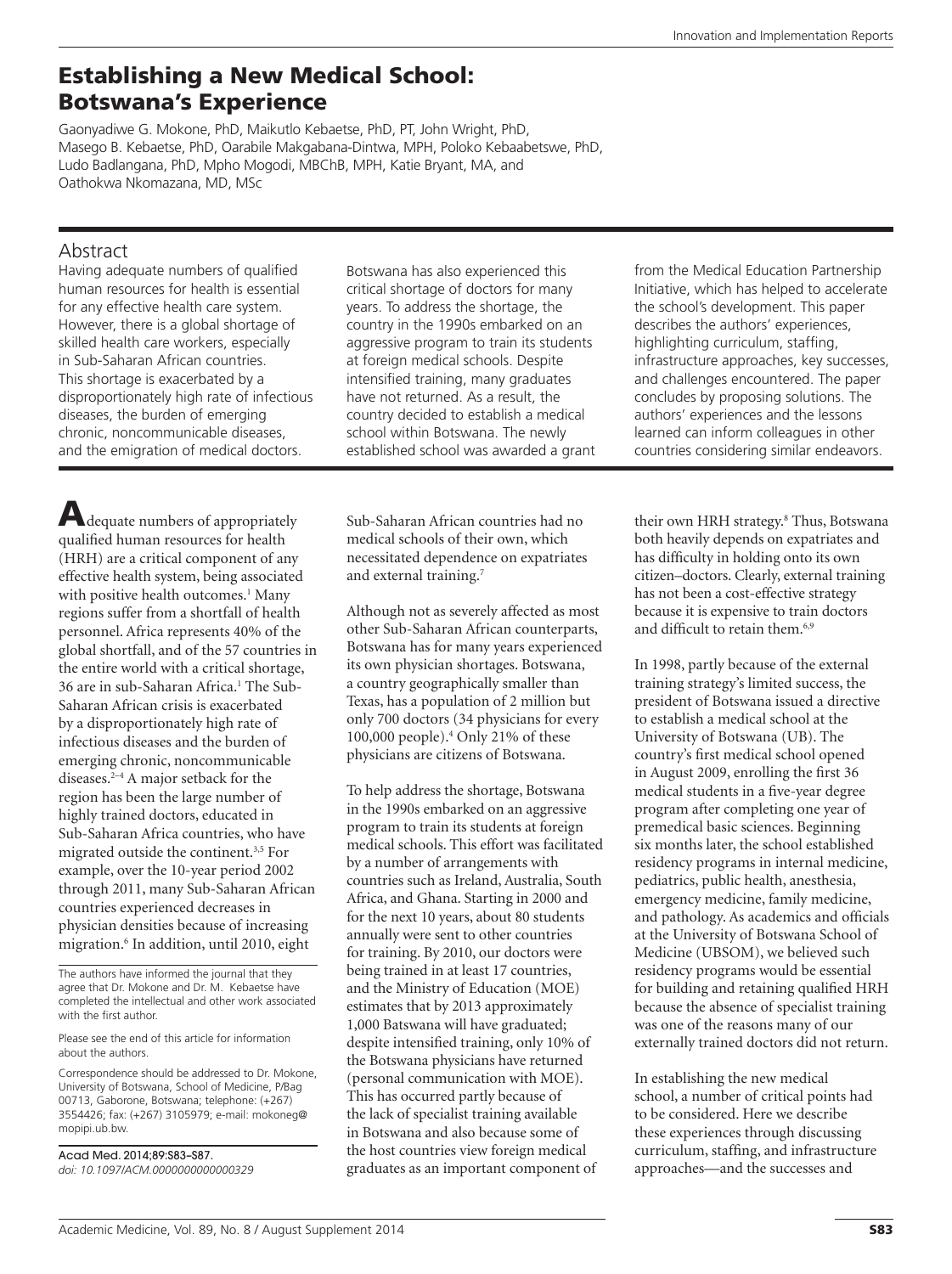challenges we encountered. We conclude by proposing future directions.

### Our Approach

Although UBSOM offers education and training at both the undergraduate and postgraduate levels, the primary reason for establishing the school was to train entry-level doctors. In establishing the school, we decided that three major aspects would be curriculum, staffing, and infrastructure, all of which we discuss below.

#### **Curriculum**

On the basis of advice from regional and international experts, such as the University of Witwatersrand Medical School in South Africa and the Hull York Medical School in the United Kingdom, we decided to use a community-oriented, learner-centered, problem-based curriculum delivered throughout the "teaching health system." This approach meant that training would take place at health posts, clinics, hospitals, and elsewhere in the community. In crafting this approach, we considered a number of key factors, including Botswana's experience in designing and implementing a medical curriculum, the country's specific disease profile and needs, program structure and duration, and student entry requirements.

**Designing and implementing a medical curriculum.** Botswana had no previous experience in starting a new medical school, but our efforts received a boost in 2006, when, facilitated by an existing memorandum of understanding between the Botswana government and UB, Baylor College of Medicine contributed an experienced dean to live and work in-country for more than three years. This administrator oversaw the initial curriculum design and approval in 2007, helped determine staffing needs, and negotiated salary levels. This person also helped to guide the construction of a new building, identify satellite teaching sites, and identify optimum student enrollment numbers. A preliminary curriculum was approved in 2007, and revised versions were approved in 2009 and 2012.

#### **Specific disease profile and needs.**

Although the curriculum has elements common to any medical school, a significant portion was informed by the disease profile and needs that are specific to Botswana. For example, our students spend a significant amount of time studying public health, family medicine, rural health, maternal and child health, surgery, HIV/AIDS, tuberculosis, and protozoal infections. Furthermore, in partnership with the Ministry of Health and community stakeholders, we decided that teaching would occur at four clinical sites located in different parts of the country (up to 1,000 kilometers from the main campus), where the most people would benefit from specialist services. We hoped that early rural exposure during training would improve retention of health care workers in these areas.<sup>10,11</sup> Thus, the curriculum was made socially accountable by addressing the country's health care needs.<sup>12-15</sup>

#### **Program structure and duration.** We

adopted a five-year, two-phase MBBS (bachelor of medicine and bachelor of surgery) program from the British model and customized it to our local needs. The program is integrated, spiraled (content of increasing complexity and breadth returns through the years), and system-, theme-, problem-, community-, and outcome based. It is arranged in 2- to 8-week blocks, with each week devoted to a specific topic, such as HIV/AIDS or diabetes. Because students come without any problem-based learning (PBL) experience, they receive three 90-minute sessions of PBL training as part of orientation. We chose a guided PBL approach because it has been found to produce better results than either unguided PBL or traditional didactic teaching.16

Phase I of the training has three themes: biomedical sciences, doctor–patient relationships, and public health and medicine. During the two years of the first phase, students are grounded in the biomedical sciences, learn basic clinical and communication skills, and are introduced to patient contact and community-based learning. Phase II retains Phase I themes and covers the second three years. It is, however, predominantly clinical, with each year consisting of five 8-week rotations. Whereas Phase I students use paperbased cases, actual patient cases are used in Phase II as the basis for PBL. In both phases, most of the clinical teaching takes place at a national referral hospital in Gaborone (the capital), two district

hospitals in the central and northern regions, a psychiatric hospital, and primary care clinics.

Finally, for both phases we use standard assessment methods, such as multiplechoice and modified essay questions, practical presentations, and objective structured clinical exams (OSCE), which is a multistation, clinical skills examination, where students use simulated or actual patients, or models. Because students are exposed to early patient contact and training in clinical and communication skills, OSCEs are introduced in Year 1.

#### **Staffing**

Having adequate numbers of competent staff is a requirement for accreditation and is essential for establishing and sustaining any medical school. In addressing this, we considered the following criteria: minimum qualification requirements, numbers needed to teach, supply market, remuneration and benefits, faculty development, and capacity building.

**Supply market, minimum qualifications, and numbers needed.** Without experience in running a medical school, we expected that we could recruit significant numbers of senior and junior staff from the international and local communities, respectively. However, as we will discuss later, this proved to be overly optimistic. We deliberately set high qualification standards to attract the best staff and increase the likelihood of producing well-trained doctors. We required nonclinical and clinical scientists to have at minimum a master of science and master of medicine degree, respectively, or the equivalent in their area of specialization. We estimated that we would need approximately 125 academics if we admitted about 100 undergraduate and 32 master of medicine students annually.

**Remuneration and benefits.** Competitive salaries and benefits are a major requirement for attracting high-quality staff at medical schools.7 It is also generally accepted that academic salaries for clinicians are commonly higher than they are for other academic disciplines. Thus, in a bid to attract and help retain clinicians, we negotiated a separate and enhanced salary structure with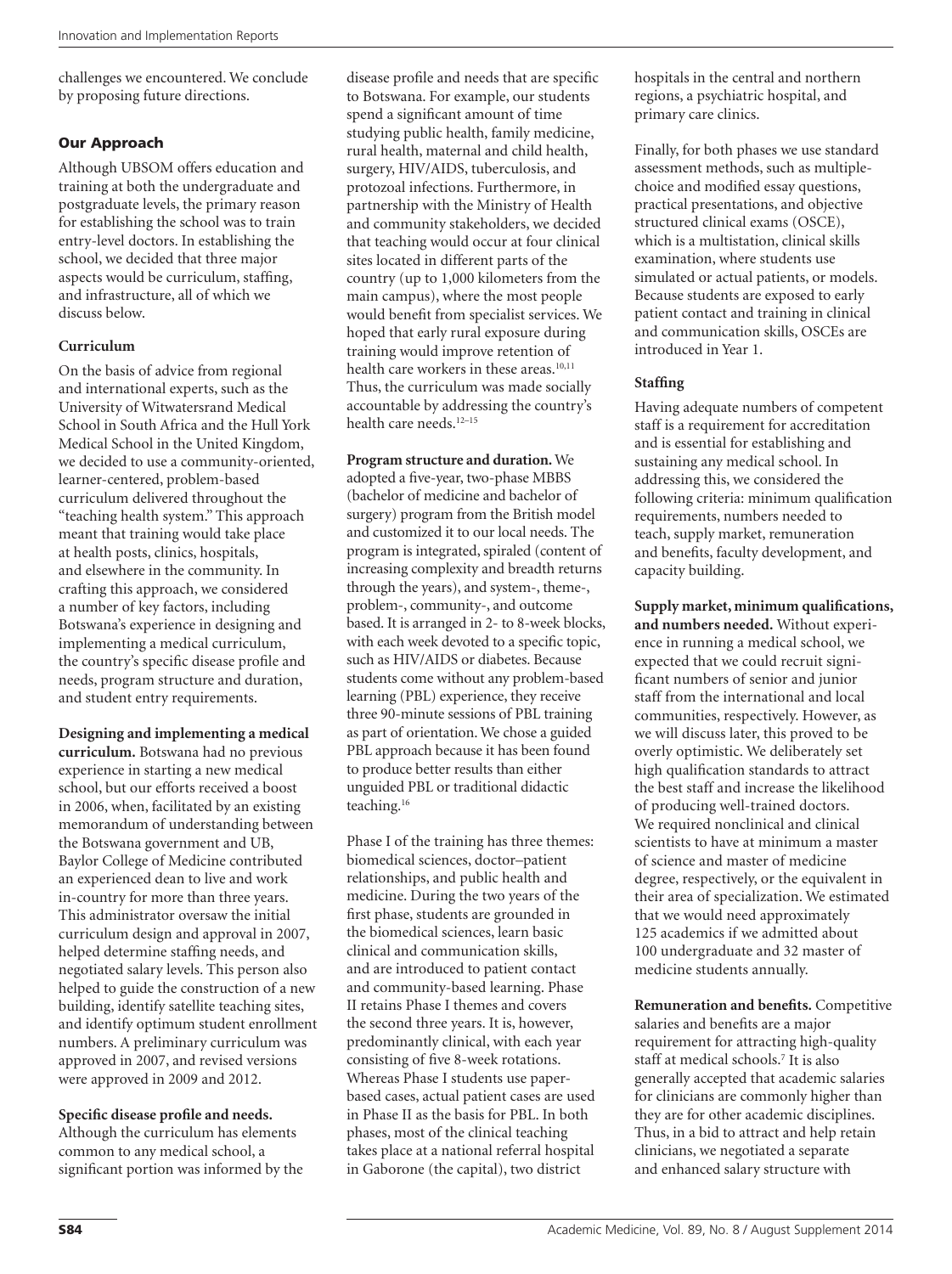university management and the Botswana government.

**Faculty development, capacity building, and key partnerships.** Recognizing the shortage of medical educators in Botswana, we knew that faculty development and capacity building should be priorities from inception. To date, UBSOM has hired nine staff development fellows, who are currently training under various specialties as potential clinical academics. Furthermore, because the vast majority of academics did not have PBL experience, all academics undergo training in basic PBL facilitation. Initially, we engaged the University of Witwatersrand in South Africa for this training, but we have since developed the expertise to train on our own.

The Botswana government has signed key agreements with Harvard University and the University of Pennsylvania, both of which helped UBSOM win a major grant from the Medical Education Partnership Initiative (MEPI). Our MEPI-funded program at UBSOM, called Botswana MEPI (BoMEPI), is funding projects in medical education, national maternal and child mortality, medical record reviews, and training in clinical audits. BoMEPI is also developing national primary care guidelines, supporting the training of research fellows, establishing a molecular diagnostics laboratory and Health Systems Research Unit, and helping facilitate the school's stakeholder engagement on policy issues. The grant has been a significant catalyst in the development of the medical school.

### **Infrastructure**

After broad-based stakeholder consultations, we established the school within UB. Placing the school within an established university provided important support through its extensive system of legal, regulatory, business, academic, and other processes and services. Similarly, UBSOM tapped into UB's existing teaching and learning, research, and library resources. A government-financed state-of-the-art facility housing the new school was opened in 2012, and a new 450-bed teaching hospital is being built and is expected to open in 2014. These projects arguably represent the largest government investments ever in the country's history and demonstrate political and public support for UBSOM. The BoMEPI funding has also immensely contributed to the infrastructure by providing office and research equipment, information and instructional technologies that enhance teaching, and connections between the main campus and remote teaching sites and other resources.

### Successes

To begin with, it is noteworthy in itself that Botswana, having determined to open a medical school, was able to mobilize key resources and bring about this landmark accomplishment. It is a much-anticipated milestone that the first class of 36 doctors will graduate in 2014. Thereafter, approximately 50 doctors will graduate annually, greatly improving the health care system.<sup>7,17</sup>

One immediate benefit of having a medical school within Botswana is that the government has substantially reduced its training budget for medical students outside the country. The involvement of UBSOM at various government levels and clinical sites is helping shape national health care policy and delivery through participation of our students and specialist doctors in patient care, research, and formulation of health care protocols, guidelines, and policy.

The school has successfully established quality assurance procedures in line with the Botswana Health Professions Council (BHPC) accreditation standards, adopted from the World Federation for Medical Education, by appointing external examiners and setting up extensive committee structures. The BHPC subsequently granted the school provisional accreditation in 2013. Also notable are the collaborations we have established with regional and international partners, including the Consortium of New Southern African Medical Schools. All of this has given us the ability to attract major grants, such as from MEPI, H3Africa, and the European Commission (FP7).

## Challenges

Perhaps the biggest challenge the school faces is recruiting and retaining local and expatriate academics. During the five years since its inception, the school has fallen short of its staffing goal (revised to 87 academics) by 30% to 40%. Of particular concern is the persistently

low 1:4 ratio of local to nonlocal staff, which makes building for the future and continuity problematic because it is mostly nonlocals who are leaving the school. Despite efforts to provide enhanced salaries for faculty clinicians, local entry-level medical specialists can still earn much more by working for the government, which funds both the public education and health sectors. Overall, university salaries are set with little regard for clinical experience and excellence but instead emphasize publications, and salaries have remained stagnant since 2007. Regionally, Namibia and South Africa pay doctors higher salaries, and, unlike Botswana, most other countries allow private practice for academics to supplement their salaries. This has the effect of exacerbating our recruitment and retention problems.

Despite the noted benefits, the placement of UBSOM within the existing university structure (Figure 1) has also had the unintended consequence of constraining the school. This is because the structure limits the school's autonomy and requires us to follow often-inflexible and timeconsuming bureaucratic processes, most of which have negatively affected recruitment and retention efforts.18 As is often the case with new ventures, we were confronted with unexpected challenges. In our case, difficulties in recruiting and retaining faculty, combined with the unrealistic expectations of some students and the public, resulted in some negative media attention. All negative issues, as well as any underlying limitations, need to be addressed if we are to continue to provide high-quality education and training.

## Future Directions

Despite the many challenges, we have accomplished much within a relatively short time. The school is a project of national strategic interest and will require vigorous government intervention.7 Critical problems cannot be addressed by UBSOM or the university management alone. For example, recruitment and retention challenges must be addressed. We propose four steps for doing this. First, there must be salary parity between entry-level specialists in the government and UBSOM. Second, for professionals with industry practice, experience and excellence are at least as important as the number of their published works. Third,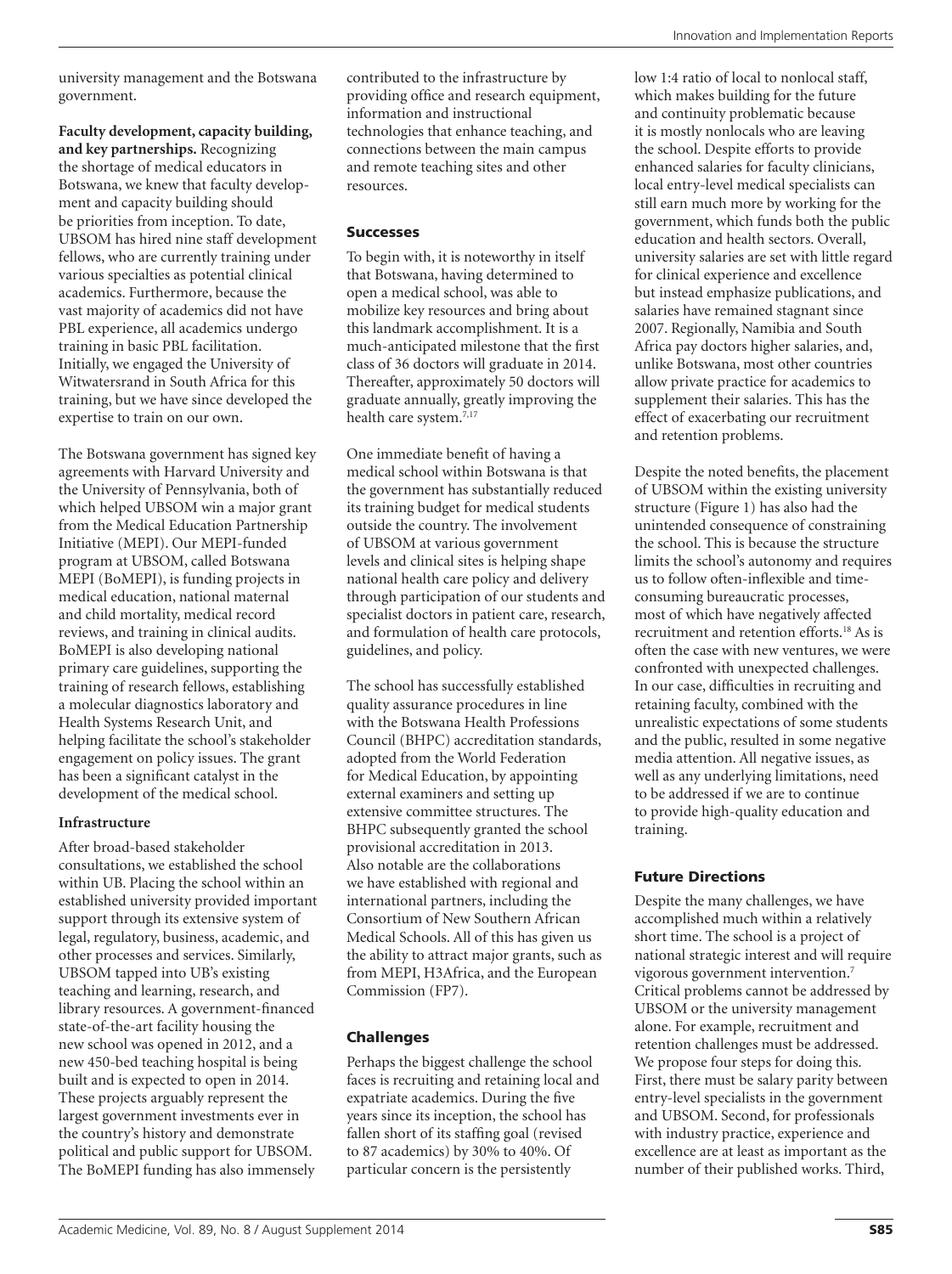

Figure 1 The University of Botswana School of Medicine (UBSOM) as depicted within the larger university organizational structure. The structure shows that UBSOM is situated within the Faculty of Health Sciences (FHS), one of the seven faculties, with the head of UBSOM reporting to the dean of the faculty. The FHS dean in turn reports to the DVCAA, who then reports to the vice chancellor. DVCAA indicates deputy vice chancellor of academic affairs; F&A, Finance and Administration; SA, Student Affairs; AP Director, associate program director; HOD, head of department; Biomed Sci, Biomedical Sciences; A&E, Accident and Emergency; Anest, Anesthesiology; Peds, Pediatrics; F/town, Francistown.

although developing countries might not be able to match salaries paid in the private sector or in developed countries, Botswana should find creative ways to promote private practice for all academics and even government doctors in order to subsidize their salaries and thus reduce the already-bloated government salary budget. Finally, there needs to be meaningful dialogue and research to determine the best ways to attract and retain academics.

At the university level, there needs to be a review of statutes and regulations to allow flexibility and autonomy so that the school and the university at large can more effectively and expeditiously respond to challenges. For example, by streamlining the recruitment process, at least for nonsalaried adjunct faculty, the university could immediately help alleviate staff shortages. And although it is inevitable that any new program will create a certain amount of anxiety, the university should work with the school to engage students and the public with the current reality and planned improvements.

The accomplishments we have made during a relatively short period of time should hearten our colleagues both

within Botswana as well as in other countries that might be considering improving their own medical education infrastructure, or creating one from the ground up. As we grow and improve, we see great potential to help transform Botswana's health care system and, by extension, to improve the diagnosis, treatment, and prevention of disease and illness.

*Funding/Support:* The University of Botswana School of Medicine has received funding from the U.S. President's Emergency Plan for AIDS Relief's (PEPFAR's) Medical Education Partnership Initiative through Health Resources and Services Administration (HRSA) grant number T84HA21125.

*Other disclosures:* None reported.

*Ethical approval:* Reported as not applicable.

*Disclaimers:* The content is solely the responsibility of the authors and does not necessarily represent the official views of HRSA or any other organization or agency.

Dr. Mokone is senior lecturer, Department of Biomedical Sciences, School of Medicine, University of Botswana, Gaborone, Botswana.

Dr. M. Kebaetse is senior lecturer, Department of Biomedical Sciences, School of Medicine, University of Botswana, Gaborone, Botswana.

Dr. Wright is lecturer, Department of Biomedical Sciences, School of Medicine, University of Botswana, Gaborone, Botswana.

Dr. M.B. Kebaetse is distance learning specialist, Botswana Medical Education Partnership Initiative, School of Medicine, University of Botswana, Gaborone, Botswana.

Mrs. Makgabana-Dintwa is training coordinator, Health Systems Research Unit, Botswana Medical Education Partnership Initiative, School of Medicine, University of Botswana, Gaborone, Botswana.

Dr. Kebaabetswe is director, Health Systems Research Unit, Botswana Medical Education Partnership Initiative, School of Medicine, University of Botswana, Gaborone, Botswana.

Dr. Badlangana is lecturer, Department of Biomedical Sciences, School of Medicine, University of Botswana, Gaborone, Botswana.

Dr. Mogodi is lecturer, Department of Public Health and Family Medicine, School of Medicine, University of Botswana, Gaborone, Botswana.

Ms. Bryant is consultant researcher, Botswana-UPenn Partnership, Gaborone, Botswana.

Dr. Nkomazana is associate program director and Botswana Medical Education Partnership Initiative principal investigator, School of Medicine, University of Botswana, Gaborone, Botswana.

#### References

- **1** World Health Organization. The World Health Report 2006—Working Together for Health. Geneva, Switzerland: World Health Organization; 2006. [http://www.who.int/](http://www.who.int/whr/2006/en/) [whr/2006/en/.](http://www.who.int/whr/2006/en/) Accessed April 17, 2014.
- **2** Chen L, Evans T, Anand S, et al. Human resources for health: Overcoming the crisis. Lancet. 2004;364:1984–1990.
- **3** Van Lerberghe W. The World Health Report 2008: Primary Health Care: Now More Than